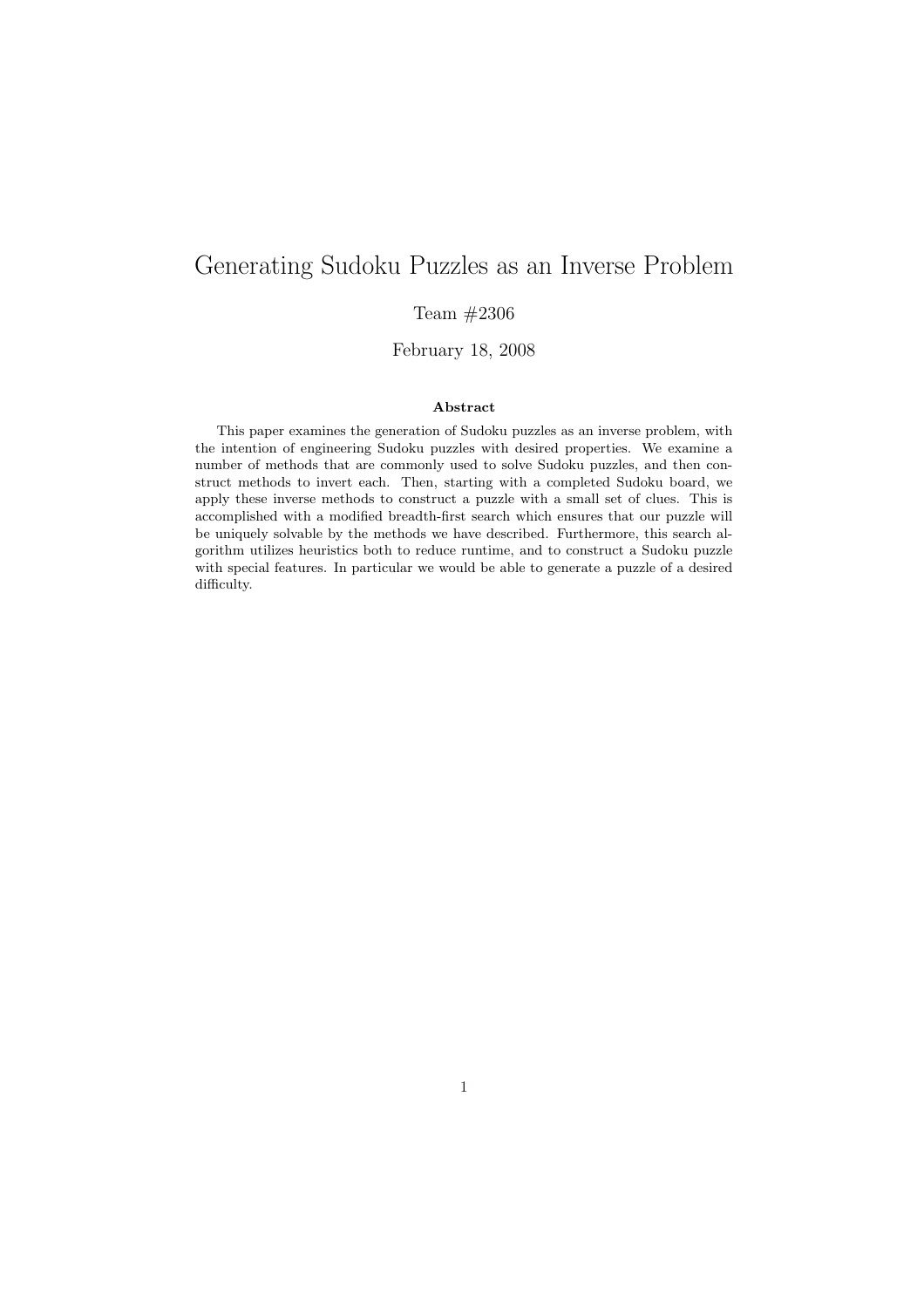# Contents

|            | 1 Introduction                                                                                | 3                       |
|------------|-----------------------------------------------------------------------------------------------|-------------------------|
|            | 1.1                                                                                           |                         |
|            | Minimal number of starting sets $\ldots \ldots \ldots \ldots \ldots \ldots \ldots 3$<br>1.1.1 |                         |
|            | Symmetric Equivalence of Sudoku Boards 3<br>1.1.2                                             |                         |
| $\bf{2}^-$ | Motivation                                                                                    | $\overline{\mathbf{4}}$ |
| 3          | <b>General Terms</b>                                                                          | 5                       |
| 4          | The Inverse Sudoku Problem                                                                    | 5                       |
|            | 4.1                                                                                           | $6\overline{6}$         |
|            | 4.2                                                                                           |                         |
|            | 4.2.1                                                                                         |                         |
|            | 4.2.2                                                                                         |                         |
|            | 4.2.3                                                                                         |                         |
|            |                                                                                               |                         |
|            | 4.2.5                                                                                         |                         |
| 5          | Backtracking the Inverse Problem                                                              | 11                      |
|            | 5.1                                                                                           |                         |
|            | Formal Discussion of the Constrained Breadth Search 11<br>5.2                                 |                         |
|            | 5.3                                                                                           |                         |
| 6          | Conclusion                                                                                    | 14                      |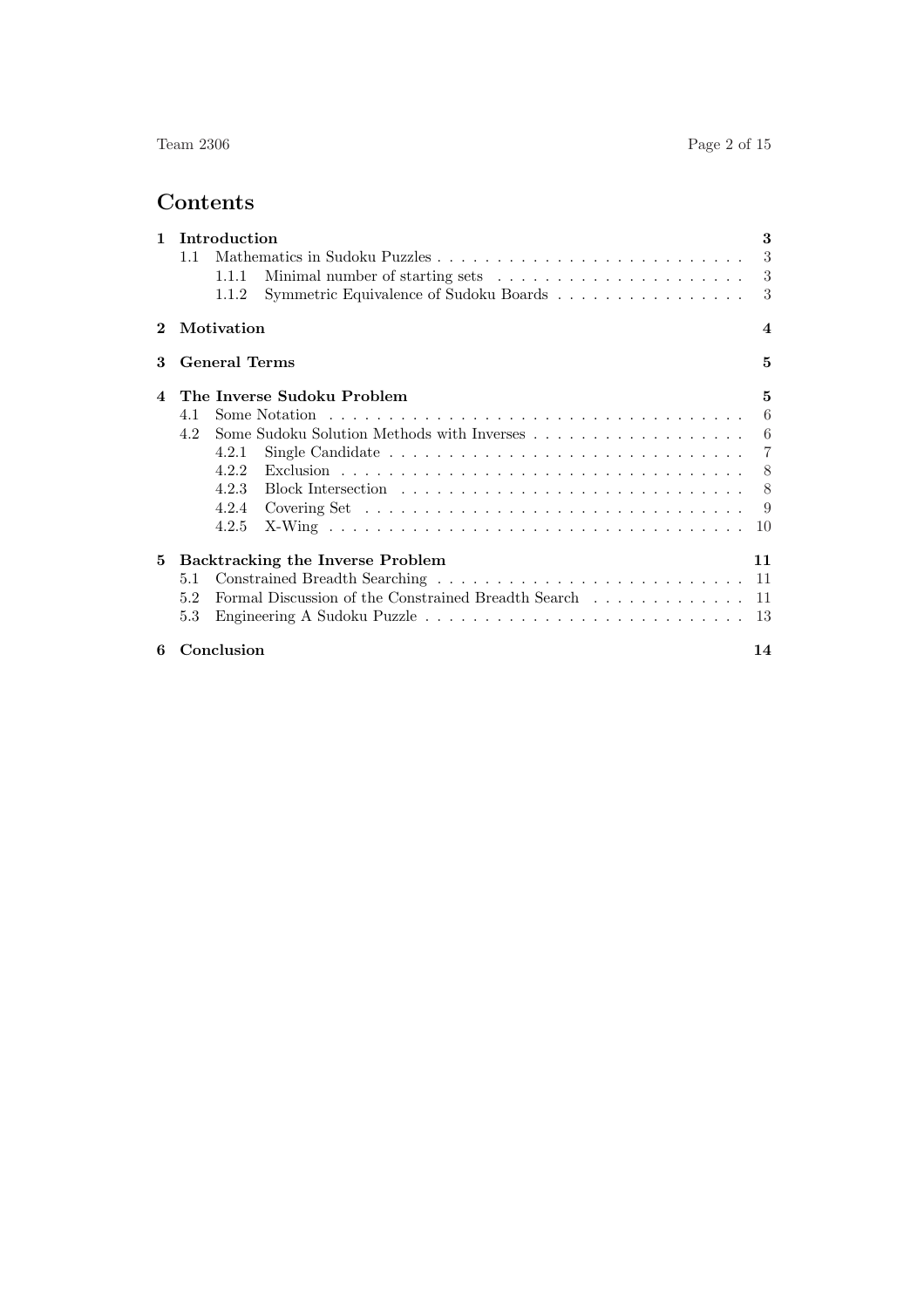## 1 Introduction

Sudoku is a number-placement puzzle that has become popular within the last decade. The game accommodates casual players looking to relax and also serious players looking to challenge their logic skills. Sudoku is a logic puzzle that is played on a 9x9 grid that has nine 3x3 subgrids called blocks. The goal is to fill the grid with the numbers 1 through 9 such that every column, row, and block contains every number exactly once. At the start of the game, the sudoku board is partially filled with a set of clues. A valid clue set will lead to only one possible solved board[5]. An example puzzle and solution are shown below in Table 1.

Due to the craze over Sudoku, many enthusiasts have attempted to figure out how Sudoku puzzles work. That is, they search for underlying structure within the puzzle. The most common products spawned by these enthusiasts are puzzle generators, puzzle solvers, and difficulty rankers. These programs litter the internet and most fall into one of a few categories[1]:

- Most puzzle generators use random assignment of numbers to cells (starting from a blank sudoku board) until the puzzle can be solved to produce one unique board.
- Puzzle solvers typically use one of two methods: backtracking (or brute force), and logical deduction similar to that used by a human.
- Most difficulty ranking programs assign weights based on the difficulty of the logical methods needed to solve the puzzle. [Reference sudoku programmer website]

There are other effective algorithms enthusiasts have developed. As an example, a puzzle solver has been created that employs probability estimates[9] and another that uses genetic algorithms[2]. These approaches were not expected to be successful due to the logical nature of how humans solve the puzzles.

#### 1.1 Mathematics in Sudoku Puzzles

Apart from the study of Sudoku generation, puzzle solving, and difficulty ranking, very little headway has been made in studying Sudoku mathematically. The following two examples are essentially the only existing mathematical topics:

#### 1.1.1 Minimal number of starting sets

There is the open ended question as to what the minimal number of clues required to produce a unique sudoku board. It is conjectured the minimal number is 17 as people have found such examples but for now have found no valid sudoku puzzles with fewer[5].

#### 1.1.2 Symmetric Equivalence of Sudoku Boards

It is possible to talk about an equivalence relationship between valid sudoku boards in the following way: Two boards are symmetrically equivalent if it is possible to modify one board by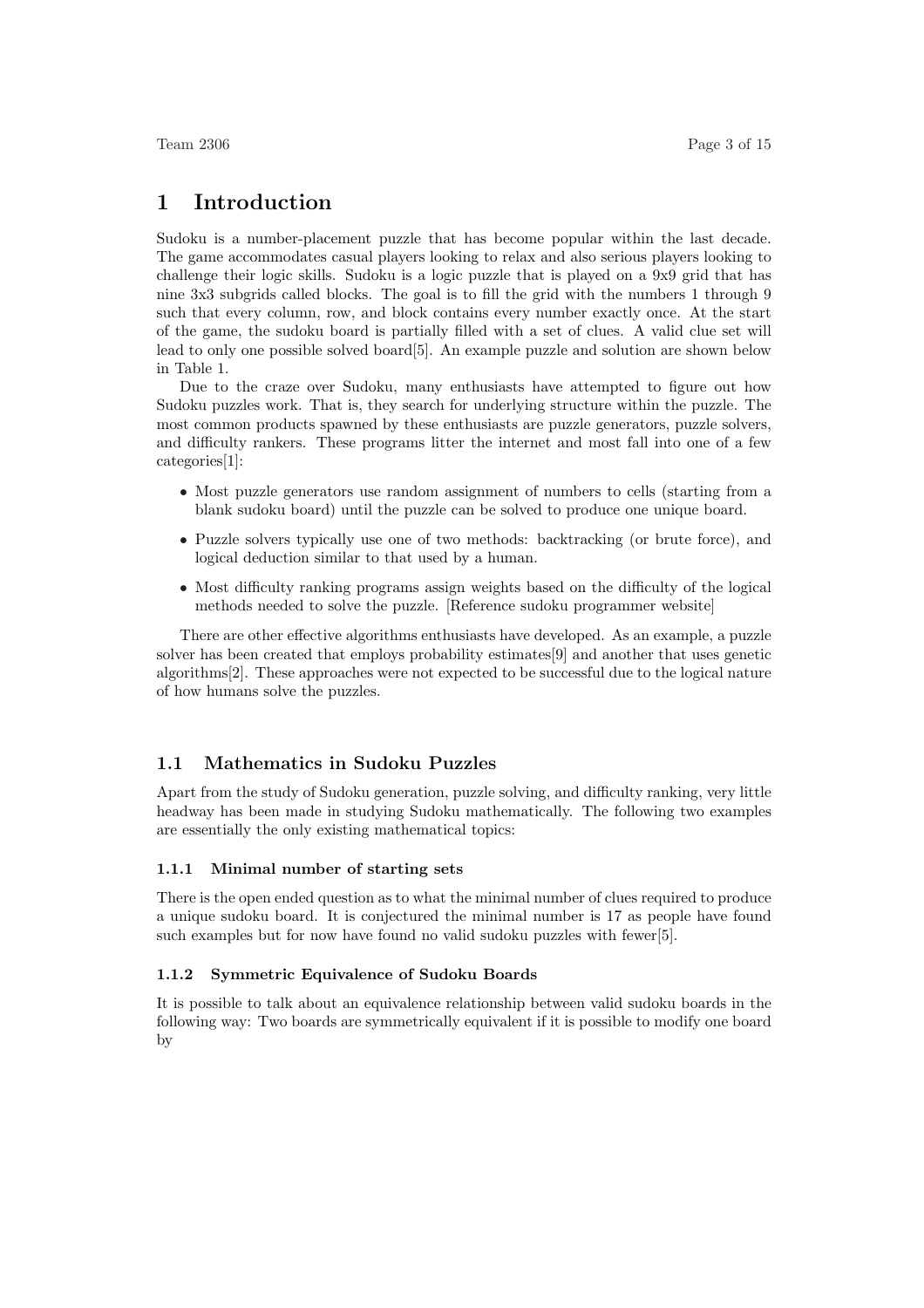| (a)            |                |                |                |                  |                |                |                  |                  |
|----------------|----------------|----------------|----------------|------------------|----------------|----------------|------------------|------------------|
| $\sqrt{4}$     |                |                |                | $\overline{9}$   | $\sqrt{6}$     |                |                  | $8\,$            |
|                | $\bf 5$        | $\overline{9}$ |                | $\overline{2}$   | $\overline{4}$ |                |                  | $\boldsymbol{6}$ |
|                | $\,$ 6 $\,$    |                | $\sqrt{3}$     |                  |                |                | $\boldsymbol{9}$ | $\,4\,$          |
|                |                | $\overline{2}$ |                |                  |                |                | $\,$ 6 $\,$      |                  |
| $\overline{6}$ | $\,$ $\,$      |                |                |                  |                | $\overline{4}$ | $\bf 5$          | $\,1$            |
|                | $\overline{7}$ |                |                |                  |                |                | 8                |                  |
| 8              | $\mathbf 1$    | $\overline{5}$ | $\overline{4}$ |                  |                | $\sqrt{6}$     | $\overline{2}$   | $\overline{7}$   |
| $\overline{7}$ |                |                |                |                  |                | $\,$ $\,$      |                  |                  |
| $\sqrt{2}$     |                |                |                | $\boldsymbol{6}$ | 8              |                | $\,1$            | $\bf 5$          |

|                |                  |                |                  | (b)            |                  |                  |                  |                |
|----------------|------------------|----------------|------------------|----------------|------------------|------------------|------------------|----------------|
| $\overline{4}$ | $\sqrt{2}$       | $\overline{7}$ | $\mathbf{1}$     | $\overline{9}$ | 6                | $\overline{5}$   | $\boldsymbol{3}$ | $8\,$          |
| 3              | $\overline{5}$   | 9              | 8                | $\sqrt{2}$     | $\overline{4}$   | $\mathbf{1}$     | $\overline{7}$   | $\,$ 6 $\,$    |
| $\mathbf{1}$   | $\boldsymbol{6}$ | 8              | 3                | $\overline{5}$ | 7                | $\sqrt{2}$       | 9                | $\overline{4}$ |
| 9              | $\overline{4}$   | $\overline{2}$ | $\overline{5}$   | 8              | $\mathbf{1}$     | $\overline{7}$   | $\boldsymbol{6}$ | 3              |
| $\overline{6}$ | 8                | 3              | 9                | $\overline{7}$ | $\overline{2}$   | $\overline{4}$   | $\overline{5}$   | $\,1$          |
| $\overline{5}$ | $\overline{7}$   | $\,1\,$        | $\boldsymbol{6}$ | $\overline{4}$ | $\boldsymbol{3}$ | $\overline{9}$   | 8                | $\sqrt{2}$     |
| 8              | $\mathbf{1}$     | $\overline{5}$ | $\overline{4}$   | 3              | 9                | $\overline{6}$   | $\overline{2}$   | $\overline{7}$ |
| $\overline{7}$ | 3                | $\,$ 6 $\,$    | $\overline{2}$   | $\mathbf{1}$   | $\overline{5}$   | 8                | $\overline{4}$   | $\overline{9}$ |
| $\overline{2}$ | $\boldsymbol{9}$ | $\overline{4}$ | 7                | 6              | 8                | $\boldsymbol{3}$ | $\mathbf 1$      | $\bf 5$        |

Table 1: Example of a Sudoku puzzle: (left) the beginning board layout, (right) solution to the Sudoku puzzle

- 1. permutations of rows and columns within blocks,
- 2. permutations of block rows and columns, and
- 3. permutations of the symbols used in the board (for example, if 1 and 2 are exchanged everywhere),

so that it matches the other[5]. This equivalence relationship partitions all possible sudoku boards into equivalence classes.

## 2 Motivation

The most lacking of the three algorithm types given in Section 1 (puzzle generating, puzzle solving, and puzzle difficulty rating) are the generating algorithms. There are two patterns we see in the most common and effective algorithms: they involve random processes of adding or subtracting random numbers to the sudoku board[3]; and all, except one algorithm, generated the sudoku puzzle in the same direction players solve the puzzles. The only way sudoku puzzles are generated with a desired difficulty by the current algorithms is by:

- 1. Creating a repository of randomly generated puzzles
- 2. Analyzing the difficulty with a difficulty rating algorithm
- 3. Retaining the puzzles with the desired difficulty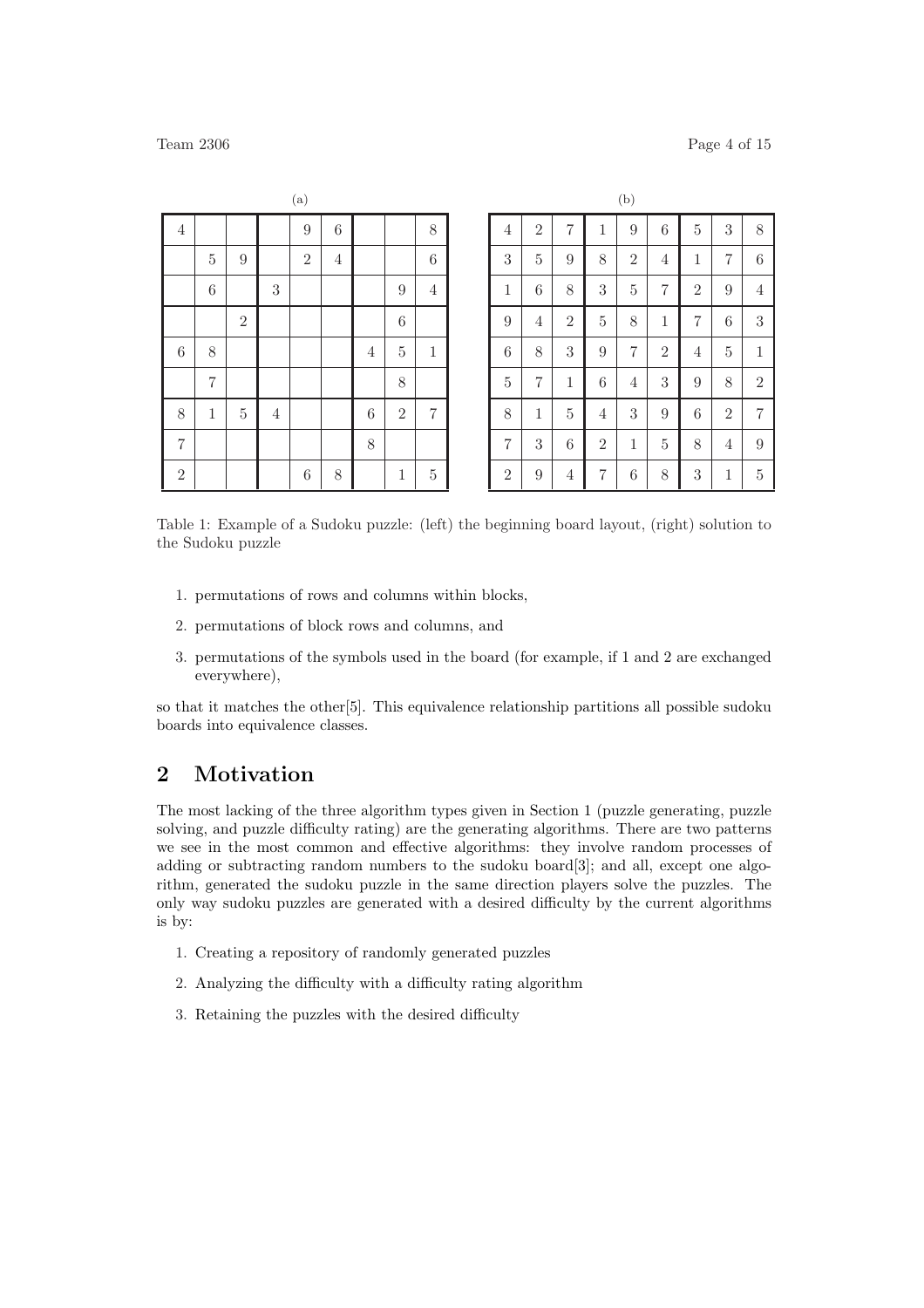Even though each puzzle is generated and analyzed within a few seconds (in some of the faster algorithms), thousands have to be created to increase the chance of creating a difficult puzzle. Thus, we seek to break away from these common methods.

Our goal in this paper is to develop a sudoku generation algorithm that has a non-random element of control of the final state of a sudoku boards. This will show the viability of using the inverse method to not only create boards with given difficulties, but also to study the structure of sudoku boards- and hence the mathematical side of sudoku boards. After analyzing the existing generator algorithms, our algorithm should:

- not rely on random additions or subtractions of elements,
- not look at constructing the Sudoku puzzle from scratch. Instead, we should generate the our puzzles using inverse methods.
- use the existing methods the determine difficulty. To do this, we will have to assume players solve a Sudoku by attempting the most intuitively obvious (ie. simplest) move first. To solve harder puzzles requires people to know harder techniques, and be able to recognize where to use them. Then it is reasonable to rate a puzzle by the types of technique required, and how often.

## 3 General Terms

- Solvable A sudoku puzzle is solvable if there is only one way to fill in a sudoku board to make it valid.
- Cell A cell is a position on the Sudoku board. Cells contain cell values and pencil-marks (denoted by  $(n, \{a, b, ..., j\})$  with n the value of the cell and  $\{a, b, ..., j\}$  the set of pencil-marks).
- Pencil-Marks Pencil-marks are values placed in a cell that serve to represent the possible choices for the value of a cell.
- Cell Value The only value a cell can have in order to produce a solvable sudoku board.
- Neighboring Cell Two cells are neighboring if the two cells are contained within the same row, same column or same box.
- Sector The sector of a cell is the set of all neighboring cells that are contained within either a row, column, or cell.

## 4 The Inverse Sudoku Problem

To approach Sudoku as an inverse problem, it is necessary to invert the methods that are used to solve Sudoku puzzles. Before this can be done, some discussion of the forward methods is an obvious prerequisite. Here, we construct a more robust mathematical model of a Sudoku board which provides a framework on which we can build the forward and inverse methods. Then, we define some forward methods that are commonly used, and deduce inverse methods for each one.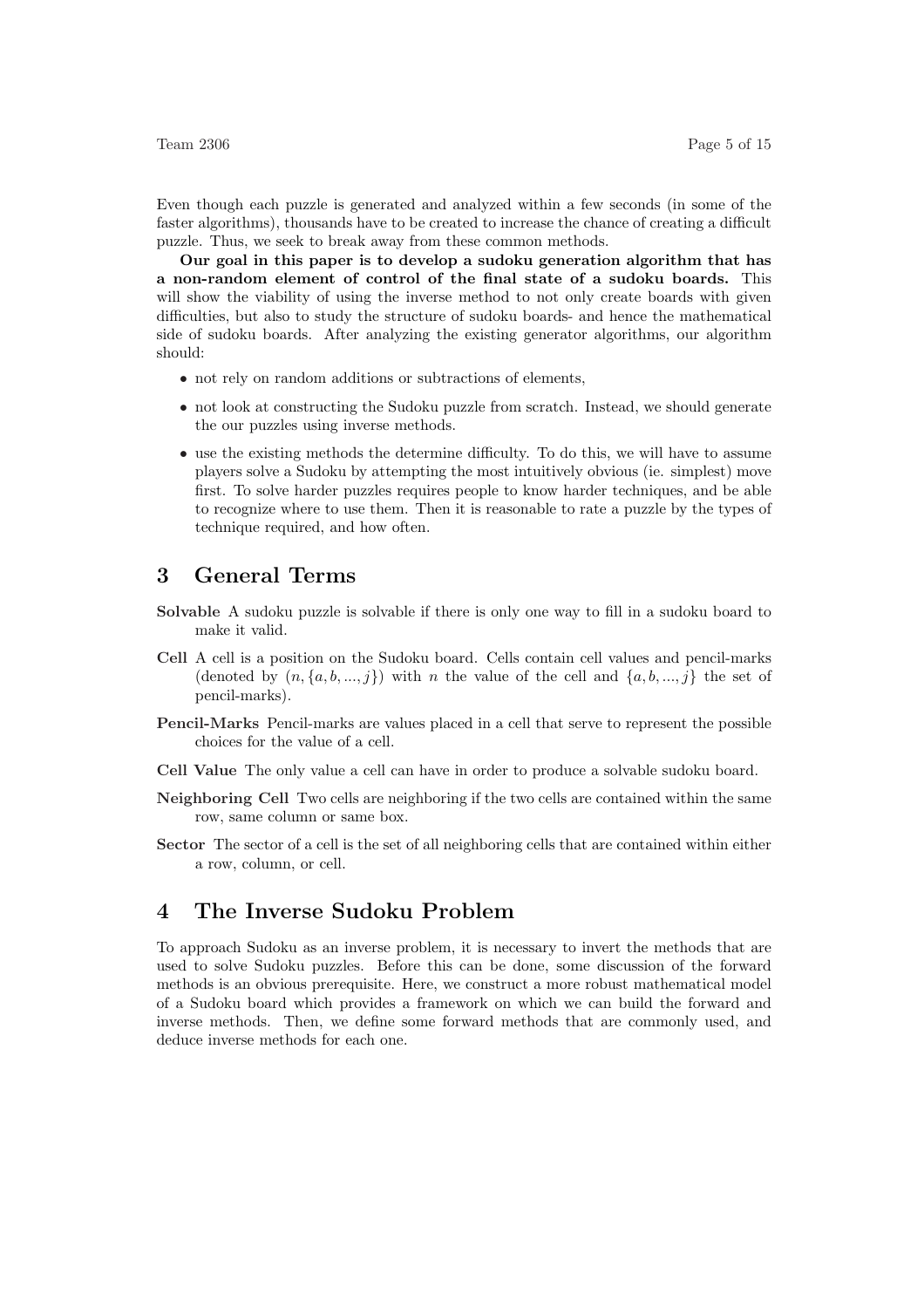#### 4.1 Some Notation

In this section, we will treat a Sudoku board as a  $(9 \times 9)$  matrix

$$
S = (s_{ij}), s_{ij} = (v_{ij}, M_{ij})
$$

where the entries are ordered pairs of *values* 

$$
v_{ij} \in \{\emptyset, 1, \ldots, 9\}
$$

and pencil-marks

$$
M_{ij} \subset \{1,\ldots,9\}.
$$

Note that we allow  $\emptyset$  as a value and not zero – we will refer to this as the "null" value, since nothing will be shown there in a Sudoku puzzle. Also, we require that a cell has a non-null value if and only if the set of pencil-marks is nonempty. It is easy to verify in the following section that all methods preserve this.

We say that a Sudoku board is *solved* when for each entry  $s_{ij}$ ,

$$
v_{ij} \neq \emptyset
$$
 and  $M_{ij} = \emptyset$ ,

and the typical row, column and block requirements are fulfilled. Each entry in our matrix corresponds to a cell in the Sudoku board, and to each cell ij we associate a neighborhood

$$
\mathcal{N}_{ij} = \mathcal{R}_{ij} \cup \mathcal{C}_{ij} \cup \mathcal{B}_{ij}
$$

the union of the cells in the *i*-th row, in the *j*-th column, and the block containing ij. If a cell ij is contained in the neighborhood of a cell  $kl$ , these cells are called neighbors (a symmetric, reflexive, nontransitive relation). In general, we will refer to rows, columns, and blocks as sectors when a method is general enough to allow this, and sectors will be denoted with an  $S$ . Occasionally, subscripts will be left off of variables representing sectors, in which case the reader should be able to infer what sort of sector is being considered by the context (if required).

#### 4.2 Some Sudoku Solution Methods with Inverses

The game of sudoku is played by using logic to deduce the values of all the cells. Well experienced players have categorized many logical steps into methods. From the perspective of the player, we call the methods forward methods. The following forward methods are all very well known, however, the authors have found no reference to inverting these methods in the literature[7]. Fortunately, when the methods are reduced to a single operation, their descriptions become quite simple. So, for each method, we provide a concise verbal description followed by a rigorous mathematical definition: we provide a list of preconditions required to perform a simple action, with the exception of the single candidate method, this action will be to remove a pencil-mark from a cell. Then, the inverse function is defined similarly, where the action will be to add a pencil-mark to a cell.

With the exception of the single candidate method, the inverse method is not proper – in general, one can utilize an inverse method to remove too much information from the board. However, the inverse method may be applied to undo the forward method in every case. It important to note that these are not functions – at any given point, it may be possible to execute a method on the board in a large number of ways – so, it is no surprise that we are unable to properly invert these methods.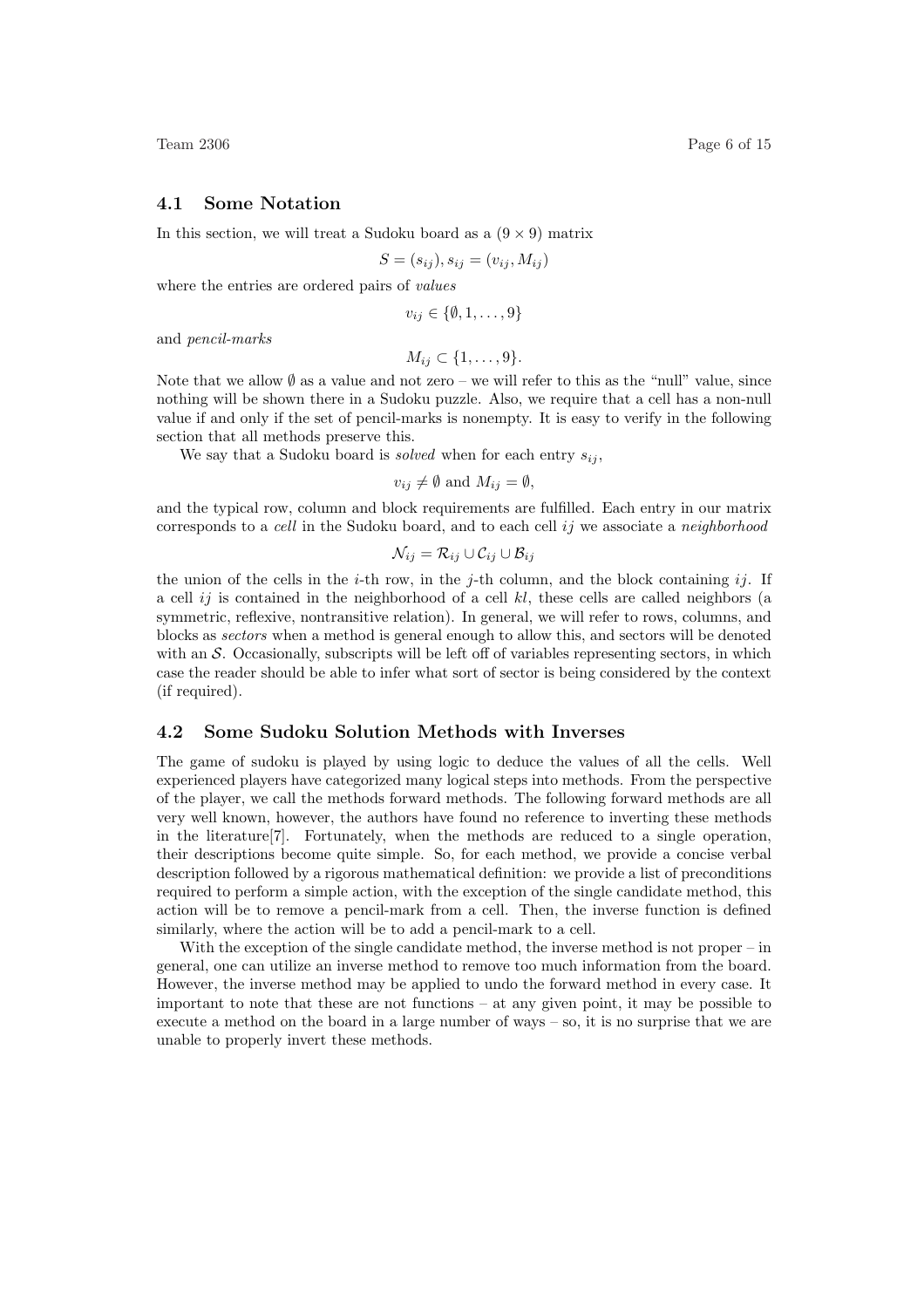$2^{-1}$  9 3

 $\overline{5}$ 

#### 4.2.1 Single Candidate

If a cell has a single pencil-mark, we erase the mark and set the value of the cell to this mark.

 $M_{ij} = \{a\},\$ 

 $M_{ij} \leftarrow \emptyset,$  $v_{ij} \leftarrow a$ .

 $M_{ij}$  =  $\emptyset$ ,  $v_{ij} = a$ ,

#### Forward If

set

Inverse If

set

| $\,4\,$        | 8                       | $\bf 5$          | 6              |
|----------------|-------------------------|------------------|----------------|
| $\overline{7}$ | 6                       | 3                | $\overline{4}$ |
| $\,1$          | $\overline{\mathbf{4}}$ | $\sqrt{2}$       | $\overline{5}$ |
|                | 1)                      |                  |                |
| $\sqrt{2}$     | $\mathbf{1}$            | $\boldsymbol{9}$ | 3              |
| $\overline{4}$ | 8                       | $\bf 5$          | 6              |
| $\overline{7}$ | $\overline{6}$          | 3                | $\overline{4}$ |
| $\mathbf{1}$   | $\overline{4}$          | $\overline{2}$   | $\overline{5}$ |

 $M_{ij} \leftarrow \{a\},\,$  $v_{ij}$  ← Ø.

Every other method can be reduced to removing pencil-marks only, so that in the end, the only method to reveal a value on the board is this method (to say nothing about the steps to reduce to a single candidate).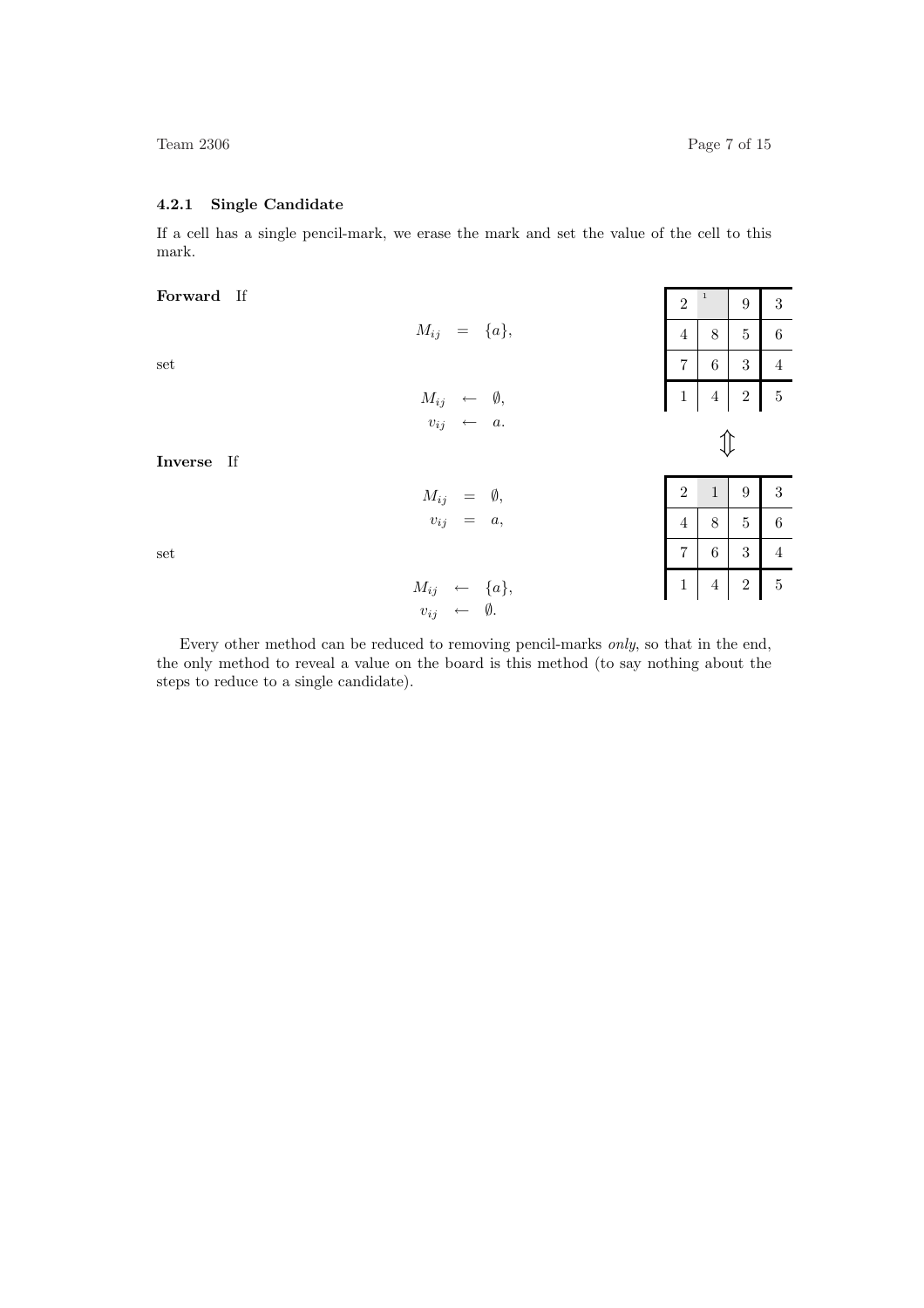#### 4.2.2 Exclusion

If a cell has been assigned a value, we remove that value from the pencil-marks of each of its neighbors.

Forward

 $v_{ij} = a$ ,  $kl \in \mathcal{N}_{ij},$  $a \in M_{kl}$ 

| $\overline{2}$                                | 6 | $\begin{smallmatrix}1&2\\4&5\end{smallmatrix}$ |  |
|-----------------------------------------------|---|------------------------------------------------|--|
| $\begin{smallmatrix}1\1\4\5\end{smallmatrix}$ | 9 | $\begin{smallmatrix}1\1\4\5\end{smallmatrix}$  |  |
| 3                                             |   | 8                                              |  |
|                                               |   |                                                |  |

 $\mathbb{1}$ 

1 4 5

1 4 5

 $2 \mid 6$ 

 $\frac{1}{4}$  5 9

 $3 \mid 7 \mid 8$ 

| $M_{kl} \leftarrow$ | $M_{kl} \setminus \{a\}$ |  |
|---------------------|--------------------------|--|
|                     |                          |  |

 $v_{ij} = a$ ,  $kl \in \mathcal{N}_{ij},$  $M_{kl}$   $\neq$  0,

Inverse

set

set

$$
M_{kl} \leftarrow M_{kl} \cup \{a\}
$$

Repeated applications of this method give rise to what is commonly known as "Single Position", and is generally considered the most natural method of solution.

#### 4.2.3 Block Intersection

If a mark appears in a row only where that row coincides with a particular block, we can deduce that this mark can be removed from any other positions on that block. Similarly, if the marks appear in a block only where the block coincides with a row, we can remove the mark from other positions in the row. The above also holds for columns in place of rows.

Forward If

then, set

$$
mn \in \mathcal{B}_{ij} \setminus \mathcal{R}_{ij}
$$
\n
$$
a \in M_{ij} \cap M_{mn}
$$
\n
$$
kl \in \mathcal{R}_{ij} \setminus \mathcal{B}_{ij} \Rightarrow a \notin M_{kl}
$$
\n
$$
4 \mid 6 \mid 7 \mid 8 \mid 5 \mid 9 \mid 2
$$
\n
$$
M_{mn} \leftarrow M_{mn} \setminus \{a\}.
$$
\n
$$
\downarrow
$$
\n
$$
\downarrow
$$
\n
$$
\downarrow
$$
\n
$$
\downarrow
$$
\n
$$
\downarrow
$$
\n
$$
\downarrow
$$
\n
$$
\downarrow
$$
\n
$$
\downarrow
$$
\n
$$
\downarrow
$$
\n
$$
\downarrow
$$
\n
$$
\downarrow
$$
\n
$$
\downarrow
$$
\n
$$
\downarrow
$$
\n
$$
\downarrow
$$
\n
$$
\downarrow
$$
\n
$$
\downarrow
$$
\n
$$
\downarrow
$$
\n
$$
\downarrow
$$
\n
$$
\downarrow
$$
\n
$$
\downarrow
$$
\n
$$
\downarrow
$$
\n
$$
\downarrow
$$
\n
$$
\downarrow
$$
\n
$$
\downarrow
$$
\n
$$
\downarrow
$$
\n
$$
\downarrow
$$
\n
$$
\downarrow
$$
\n
$$
\downarrow
$$
\n
$$
\downarrow
$$
\n
$$
\downarrow
$$
\n
$$
\downarrow
$$
\n
$$
\downarrow
$$
\n
$$
\downarrow
$$
\n
$$
\downarrow
$$
\n
$$
\downarrow
$$
\n
$$
\downarrow
$$
\n
$$
\downarrow
$$
\n
$$
\downarrow
$$
\n
$$
\downarrow
$$
\n
$$
\downarrow
$$
\n
$$
\downarrow
$$
\n
$$
\downarrow
$$
\n
$$
\downarrow
$$
\n
$$
\downarrow
$$
\n
$$
\downarrow
$$
\n
$$
\downarrow
$$
\n
$$
\downarrow
$$
\n
$$
\downarrow
$$
\n
$$
\downarrow
$$
\n
$$
\downarrow
$$
\n
$$
\downarrow
$$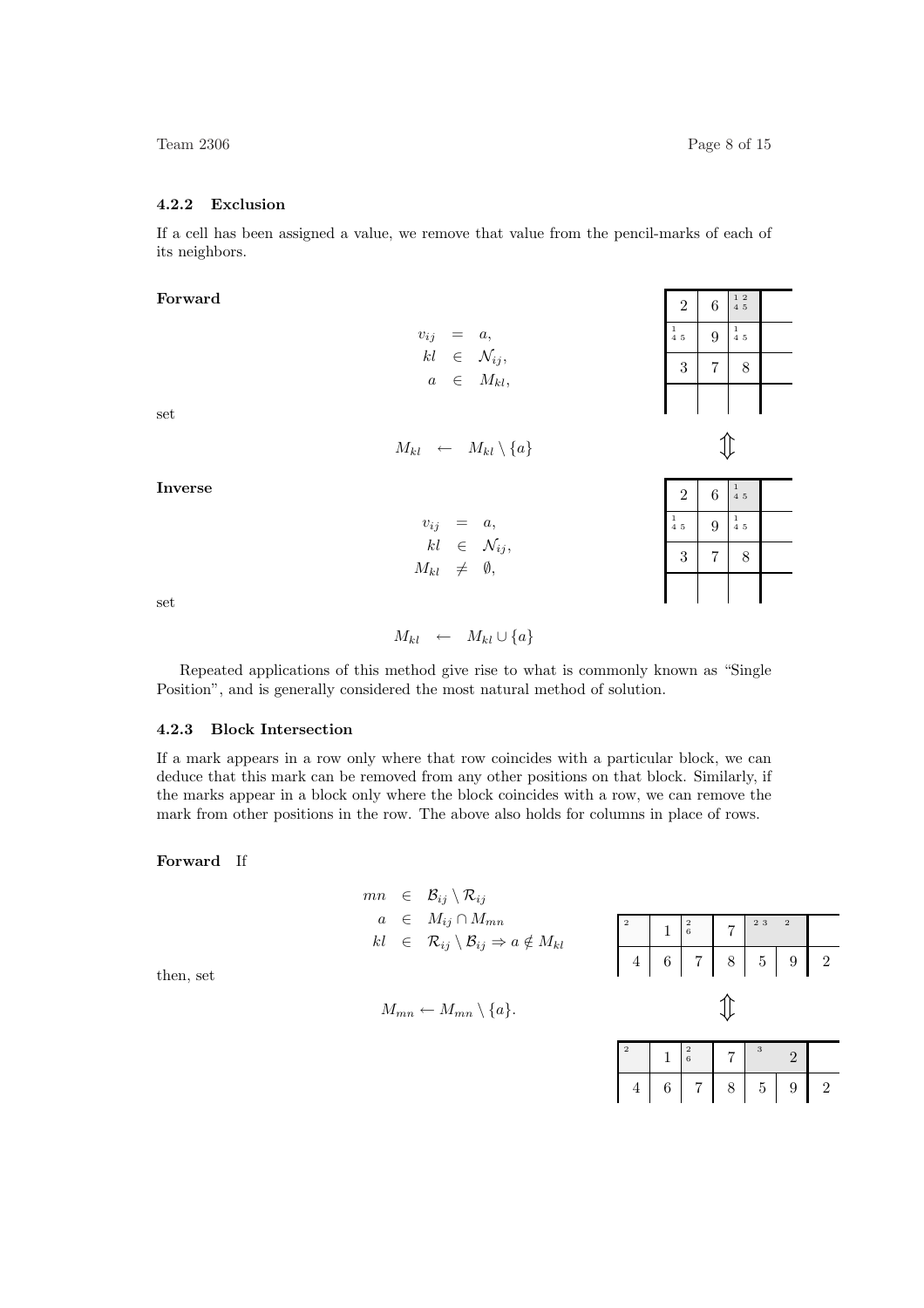Team 2306 Page 9 of 15

Inverse If

$$
mn \in \mathcal{B}_{ij} \setminus \mathcal{R}_{ij},
$$
  
\n
$$
a \in M_{ij} \setminus M_{mn},
$$
  
\n
$$
kl \in \mathcal{R}_{ij} \setminus \mathcal{B}_{ij} \Rightarrow a \notin M_{kl},
$$
  
\n
$$
M_{mn} \neq \emptyset
$$

then, set

$$
M_{mn} \leftarrow M_{mn} \cup \{a\}.
$$

We may reverse the set exclusions above,  $(\mathcal{R}_{ij} \setminus \mathcal{B}_{ij}) \leftrightarrow (\mathcal{B}_{ij} \setminus \mathcal{R}_{ij})$ , and we can exchange the row  $\mathcal{R}_{ij}$  for a column  $\mathcal{C}_{ij}.$ 

#### 4.2.4 Covering Set

Suppose that a set of  $n$  cells is contained within a sector, and they have exactly  $n$  distinct marks between them. Then, we deduce that these marks may be removed from anywhere else in the sector. Here, we let S denote some sector on the board.

This is frequently referred to as the "Naked Subset" method. Another frequently used method is the "Hidden Subset" method, which is easily proved to be equivalent to this.

Forward If

$$
U \subset S,
$$
  
\n
$$
M = \bigcup_{ij \in U} M_{ij},
$$
  
\n
$$
|M| = |U|,
$$
  
\n
$$
kl \in S \setminus U,
$$
  
\n
$$
a \in M \cap M_{kl},
$$

| $1\,2$ | $1\,$ $2\,$    | 3                                     |                |
|--------|----------------|---------------------------------------|----------------|
|        | $\overline{4}$ | $\begin{array}{c} 2 \\ 5 \end{array}$ |                |
|        |                |                                       | $\overline{2}$ |
|        |                |                                       |                |
|        |                |                                       |                |

$$
\Downarrow
$$

then, we set

$$
M_{kl} \quad \leftarrow \quad M_{kl} \setminus \{a\}.
$$

Inverse If

$$
U \subset S,
$$
  
\n
$$
M = \bigcup_{ij \in U} M_{ij},
$$
  
\n
$$
|M| = |U|,
$$
  
\n
$$
kl \in S \setminus U,
$$
  
\n
$$
a \in M,
$$
  
\n
$$
a \notin M_{kl} \neq \emptyset
$$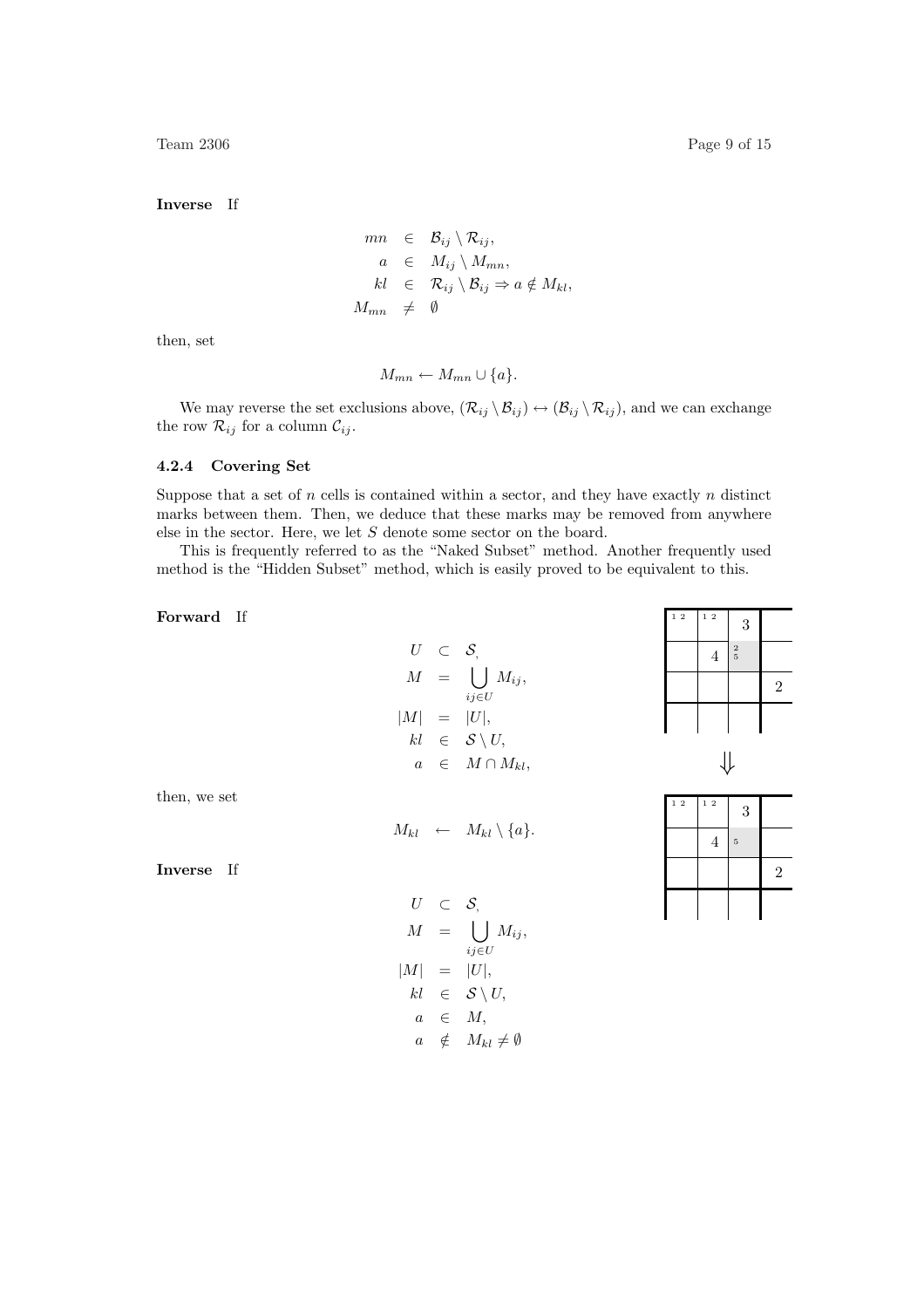then, we set

$$
M_{kl} \leftarrow M_{kl} \cup \{a\}.
$$

#### 4.2.5 X-Wing

This is a somewhat more complicated method. Suppose there are four cells at the corners of a square, and that each of these cells contains a certain pencil-mark. These four cells will lie in precisely two rows and precisely two columns – then assume that the only positions in these rows where this pencil-mark occurs is at the intersection with the columns (our selected corners). Then, we deduce that this mark may be removed from any other position in those columns. Per the norm, rows and columns here may be switched.

#### Forward If

$$
ij, il, kj, kl \in (\mathcal{R}_{ij} \cup \mathcal{R}_{kl}) \cap (\mathcal{C}_{ij} \cup \mathcal{C}_{kl}),
$$
  
\n
$$
a \in M_{ij} \cap M_{il} \cap M_{kj} \cap M_{kl},
$$
  
\n
$$
xy \in (\mathcal{R}_{ij} \cup \mathcal{R}_{ij}) \setminus (\mathcal{C}_{ij} \cup \mathcal{C}_{kl}) \Rightarrow a \notin M_{xy},
$$
  
\n
$$
mn \in \mathcal{C}_{kl} \setminus (\mathcal{R}_{ij} \cup \mathcal{R}_{kl}),
$$
  
\n
$$
a \in M_{mn},
$$

then, set

$$
M_{mn} \leftarrow M_{mn} \setminus \{a\}.
$$

Inverse If

$$
ij, il, kj, kl \in (\mathcal{R}_{ij} \cup \mathcal{R}_{kl}) \cap (\mathcal{C}_{ij} \cup \mathcal{C}_{kl}),
$$
  
\n
$$
a \in M_{ij} \cap M_{il} \cap M_{kj} \cap M_{kl},
$$
  
\n
$$
xy \in (\mathcal{R}_{ij} \cup \mathcal{R}_{ij}) \setminus (\mathcal{C}_{ij} \cup \mathcal{C}_{kl}) \Rightarrow a \notin M_{xy},
$$
  
\n
$$
mn \in \mathcal{C}_{kl} \setminus (\mathcal{R}_{ij} \cup \mathcal{R}_{kl}),
$$
  
\n
$$
a \notin M_{mn} \neq \emptyset
$$

then, set

$$
M_{mn} \leftarrow M_{mn} \cap \{a\}.
$$

| 9                                            |                         | $\overline{5}$                        |  |
|----------------------------------------------|-------------------------|---------------------------------------|--|
| $\overline{4}$                               |                         | $\overline{7}$                        |  |
| $\begin{array}{c} 3 \\ 6 \end{array}$        |                         | $\mathbf{1}$                          |  |
| 8                                            |                         | 9                                     |  |
| $\mathbf{1}$                                 |                         | 3                                     |  |
| $\begin{array}{c} 2 \\ 6 \end{array}$        |                         | $\overline{2}$<br>$\overline{7}$      |  |
| 5                                            |                         | 6                                     |  |
| $\begin{smallmatrix}2&3\\4\end{smallmatrix}$ | $\overline{\mathbf{c}}$ | $\begin{array}{c} 2 \\ 5 \end{array}$ |  |
| $\overline{7}$                               |                         | 8                                     |  |
|                                              | $\cdot$ $\cdot$         |                                       |  |

| ٠ | ۰.<br>I<br>ł |  |
|---|--------------|--|

| 9                                         |                | $\overline{5}$                            |  |
|-------------------------------------------|----------------|-------------------------------------------|--|
| $\overline{4}$                            |                | $\overline{7}$                            |  |
| $\begin{matrix} 3 \\ 6 \end{matrix}$      |                | $\mathbf{1}$                              |  |
| 8                                         |                | 9                                         |  |
| $\mathbf{1}$                              |                | 3                                         |  |
| $\begin{array}{c} 2 \\ 6 \end{array}$     |                | $\overline{\mathbf{c}}$<br>$\overline{7}$ |  |
| $\overline{5}$                            |                | 6                                         |  |
| $\begin{array}{c} 2 \ 3 \\ 4 \end{array}$ | $\overline{2}$ | $\begin{array}{c} 2 \\ 5 \end{array}$     |  |
| $\overline{7}$                            |                | 8                                         |  |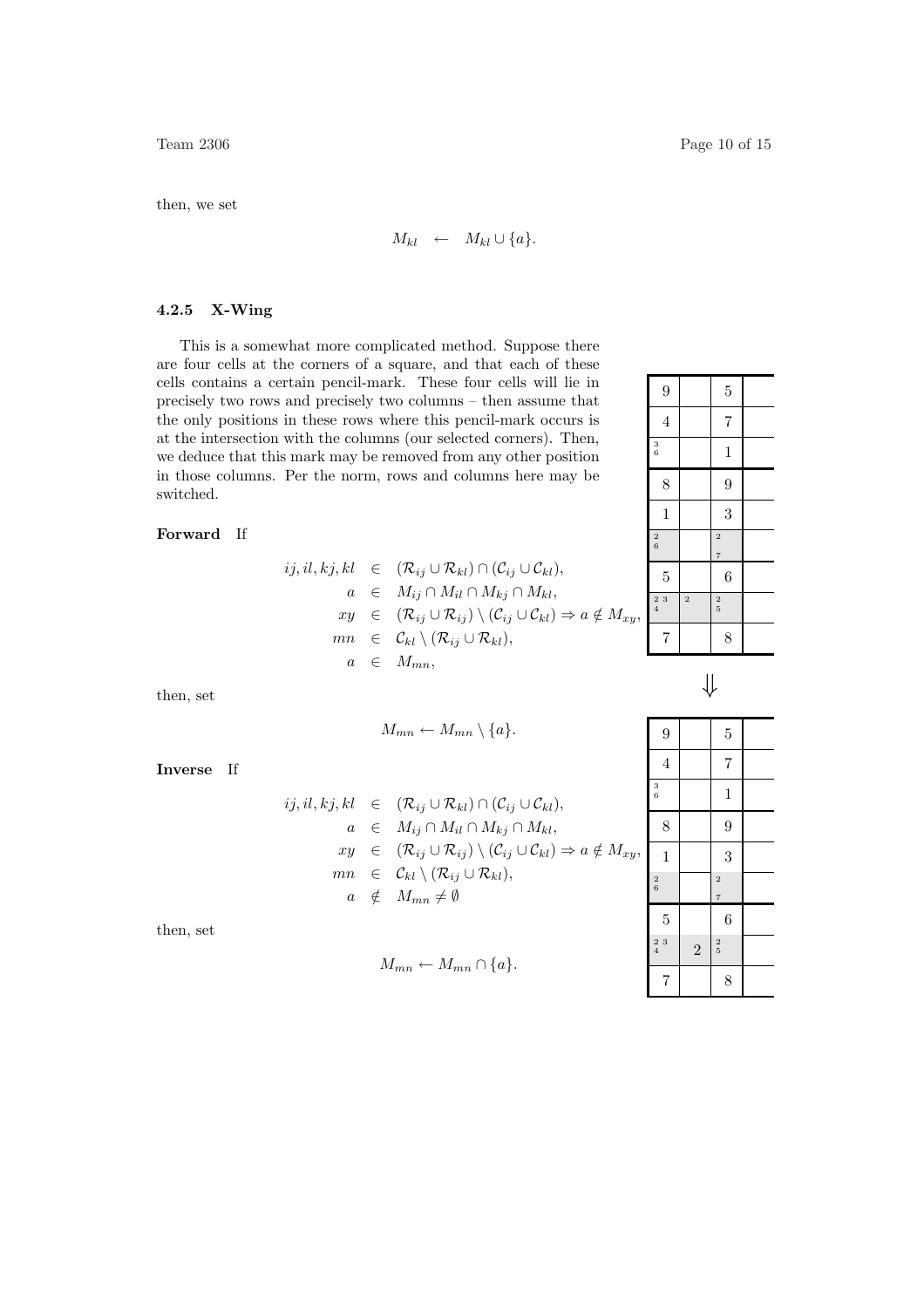## 5 Backtracking the Inverse Problem

As stated, our goal is to engineer a Sudoku puzzle which can be solved with a certain set of methods, and maximizes the difficulty based on a ranking of these methods. We will see that inverting the solution methods does not always result in a solvable puzzle. Because of this, a classical backtracking method becomes computationally intractable – since we would have to check for a unique solution at every node in the search tree.

To reduce the number of times that we attempt to fully solve a board, the natural choice is a breadth-first search. Then, each time we consider a puzzle, we need only check forward solutions once. However, there are a potential of 729 possible pencil markings in a board, so the search space is approximately the powerset of these markings. The breadth-first so the search space is approximately the powerset of these markings. The breadth-first<br>search certainly reduces the memory bound, but it remains on the order of  $\left(\begin{array}{c} 729 \\ 365 \end{array}\right)$  states – a terrifying  $10^{220}$  entries in memory. Obviously, that idea won't get us very far.

Therefore, the problem needs a better tuned algorithm. For our purpose, a combination of depth-first and breadth-first searching seems to do the job. Of particular note, this method allows one to prune the search space using heuristic functions. We will not define many heuristic functions here; the power of this search method is that it allows a very fine level of control over the puzzles found, merely by variation of the heuristic function.

#### 5.1 Constrained Breadth Searching

Each solution method we will consider has the effect of adding or removing a single pencil mark. Therefore, if we consider each set of pencil marks to be a point in the search space, there is a well-defined partial ordering on these points. A parent of a certain point has precisely one fewer pencil mark than that point, and a child has precisely one more pencil mark.

The constrained breadth search uses a heuristic at every step to choose a single child. This heuristic may be random, some function of the difficulty required to come back from the child, or perhaps the number of ways to come back. We will soon show that using a heuristic in this manner will vastly reduce the number of points that consider; keeping in mind that we need only find one puzzle in this massive space, frequently rejecting a huge number of points is a necessity.

Suppose we are looking at point in space, for which applying any known method will yield a unique solution. Then, if we apply any known method to reach a parent of this point, that parent will have the same property. We will call these good parents, and define good children similarly so that all good children have unique solutions. During the search, we will consider only good children of a point whose grandparents are also good parents of that point. This ensures that if one uses only known methods to solve the resultant puzzle, they will only see board states that this search method has visited – and therefore, the paths that the search method considers in arriving at the final puzzle is precisely those paths that the user might take.

#### 5.2 Formal Discussion of the Constrained Breadth Search

We have outlined the constrained breadth search, and we have now shown that a set of methods are valid (that is, they will not yield distinct or incorrect solutions to a uniquely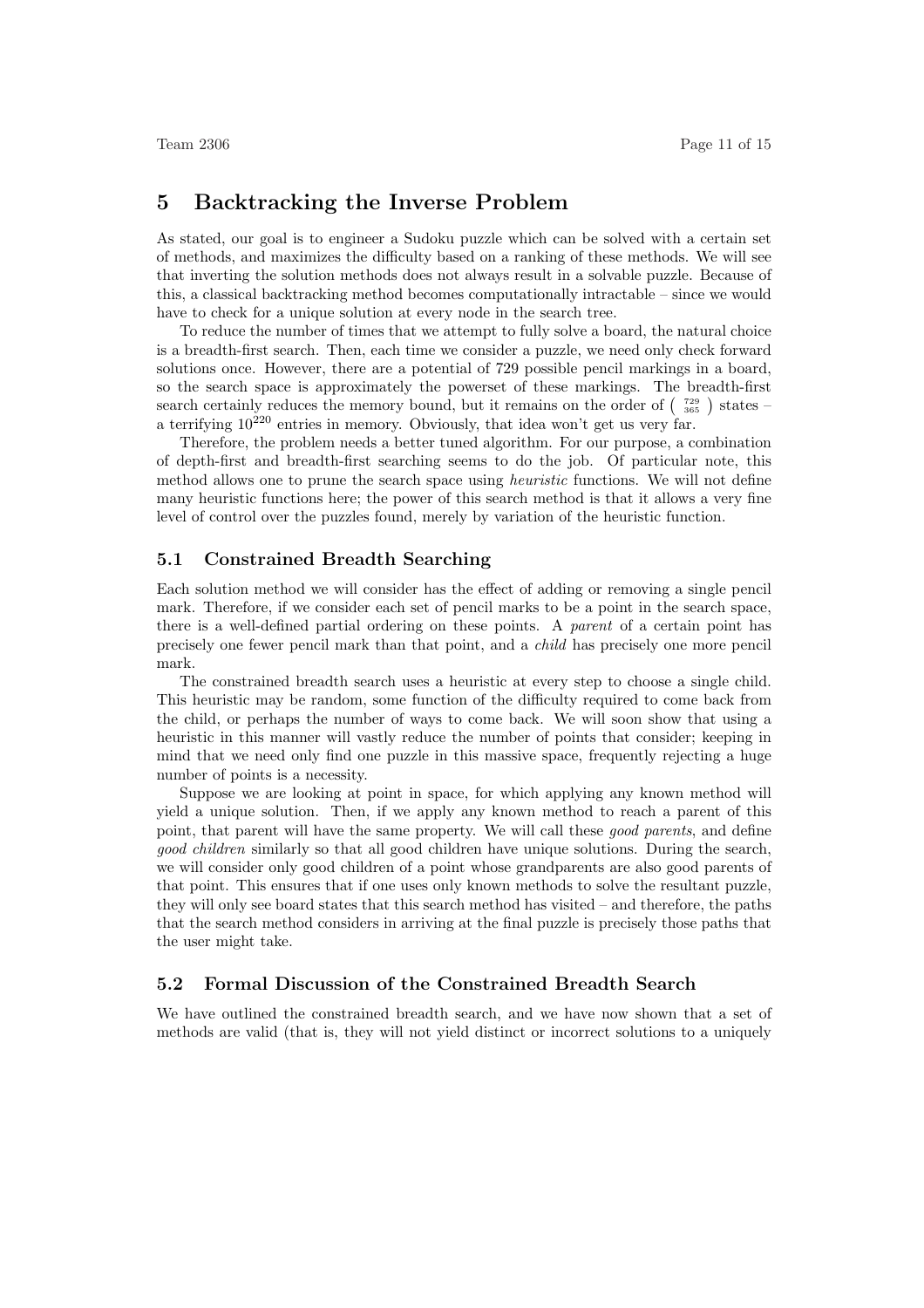solvable puzzle), and invertible. For the rest of this section, we will consider these methods to be "all known methods", even though this is obviously false. Now, we formally define the constrained breadth search, and prove that the algorithm terminates at a point which has a unique solution, and expected runtime is essentially constant.

First, we note that the height of the search tree is bounded by 729, the number of possible marks in a sudoku board. Clearly, a given point may have at most 729 parents and 729 children, furthermore, the total number of children of all parents of a point will be at most  $\binom{729}{2}$  = 265356. As the number of pencil-marks increases, these bounds will decrease. At a given point, let the candidate board have  $n$  pencil-marks. Then, any one of  $n$  of these pencil-marks may be removed to arrive at a parent, and 729−n pencil-marks may be added to arrive at a child.

Define a good sibling of a point to be a good child of a good parent of that point (and note that this is distinct from a good parent of a good child – those may not have unique solutions in general). The number of good siblings of a point with  $n$  pencil-marks, then, is bounded by  $(729 - n)n$ , or  $729n - n^2$  which is bounded from above by 132860.

Let Q be a point in the search space, and  $P = \mathcal{M}(Q)$  be the set of parents of Q such that each point in  $P$  is reachable from  $Q$  by a single application of a known forward method. Also, let  $C = \mathcal{M}^{-1}(Q)$  be the set of children of Q such that each point in C is reachable from Q by a single application of a known inverse method.

With this notation, we are able to define our algorithm, and prove our claims above.

```
define search(Q, GoodParents, GoodSiblings):
   #Preconditions: * All elements in GoodParents are
   # good parents of Q
   # * All elements in GoodSiblings are
   # good siblings of Q
   # * Q is uniquely solvable by known
   # methods
   Children := \{\}GoodChildren := {}
   for each inverse method W:
       Children := union(Children, {children of Q via W})
   for each forward method M:
       for each Child in Children:
           if {parents of Child via M} subset GoodParents):
              GoodChildren := union(GoodChildren, {Child})
   if GoodChildren = {}:
       return Q
   MaximalHeuristic := -Infinity
   for Child in GoodChildren:
       if Heuristic(Child) > MaximalHeuristic:
          BestChild := Child
          MaximalHeuristic := Heuristic(BestChild)
```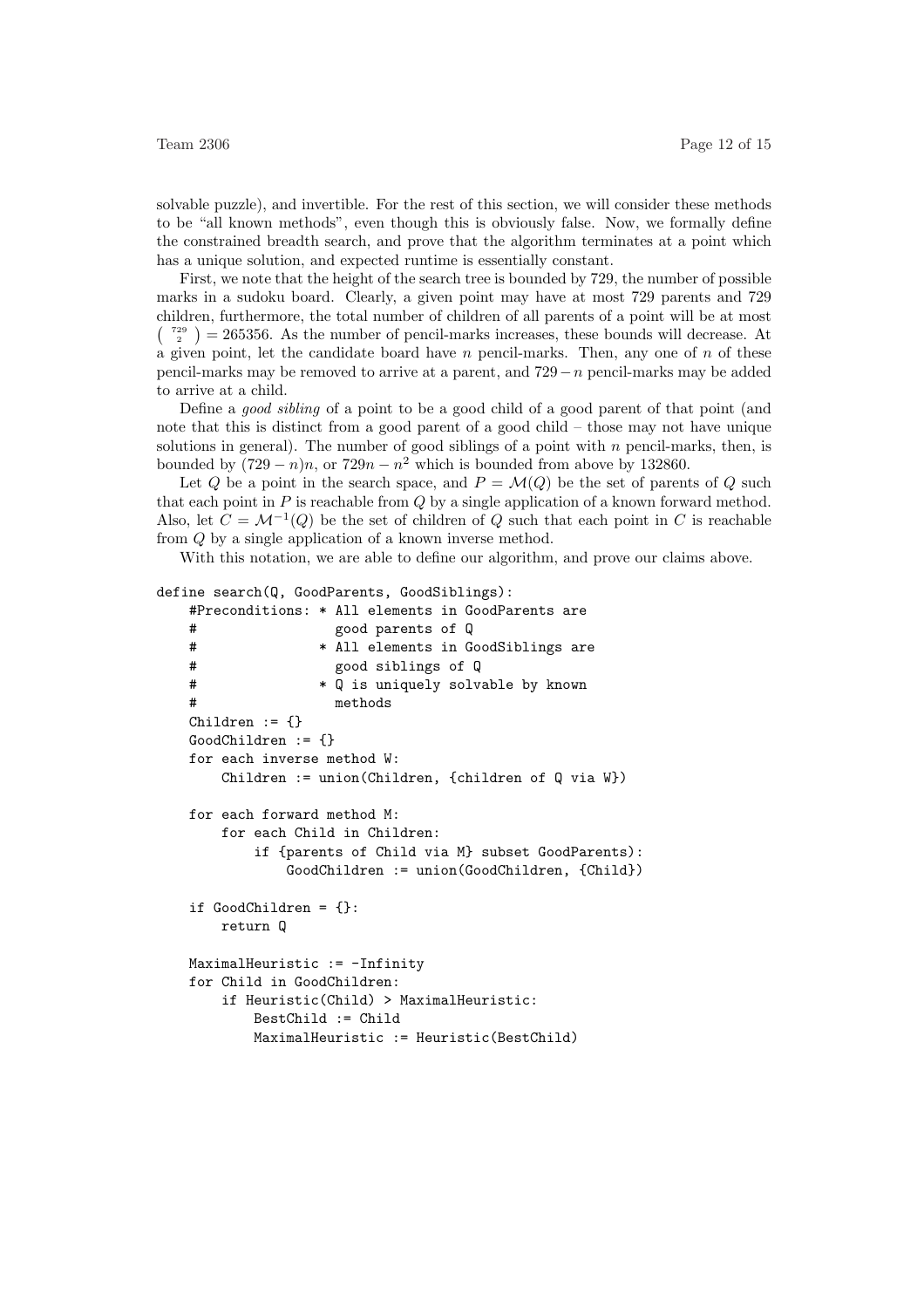```
NewParents := {}
   for each forward method M:
       NewParents := union({parents of BestChild via M},
                            NewParents)
   return search(BestChild, NewParents, GoodChildren)
define start_search(Board):
   Children := {children of Board via InverseSingleCandidate}
   Child := RandomElement{Children}
   return search(Child,{Board},Children)
```
Note that when the search is initiated, we start with a board which is fully determined but for a single cell, and uniquely solvable by the single candidate method. The only children of this initial point (all of which will be good) will be uniquely solvable by either the single candidate method, perhaps following an application of the elimination method. Also, the only siblings of the point will be other boards which are solvable by the single candidate method. Hence, the preconditions are met when the search method is called again. This ends the base case of our induction proof.

For the induction step, assume that we have been passed a point which is uniquely solvable by known methods, and the good parents and good siblings of that point. By their very definition, it is clear only good children will be considered, and the good parents of the chosen child will be passed along. When the algorithm reaches a point which has no good children, it is still the good child of a point whose solution is unique. This completes our proof that the result will have a unique solution.

Furthermore, we note that backtracking is never needed in this method. Therefore, the search algorithm will be called at most 729 times (in practice, less than half of that) every time incrementing  $n$ , and the number of times each method will be called is bounded by a constant. By cacheing computations intelligently, each of the known methods described above can be performed in amortized constant time. Therefore, this algorithm will run in an essentially constant amount of time.

#### 5.3 Engineering A Sudoku Puzzle

In the previous section, we proved that our algorithm runs in an essentially constant amount of time. However, this leaves something to be desired – certainly, other methods run quickly, and create puzzles of a variety of difficulty with much simpler methods. Above, we mentioned a heuristic function which is used to select certain children, but mentioned nothing about its capabilities. At the present, little is known about how a heuristic function can be used to control the resulting puzzle, but the above search algorithm gives a strong indication of some possibilities.

Of primary interest is the runtime. While this search algorithm will run in a roughly constant amount of time, that constant is very large. So, one natural heuristic is

```
t(Child) = - |\{good parents of Child\}|.
```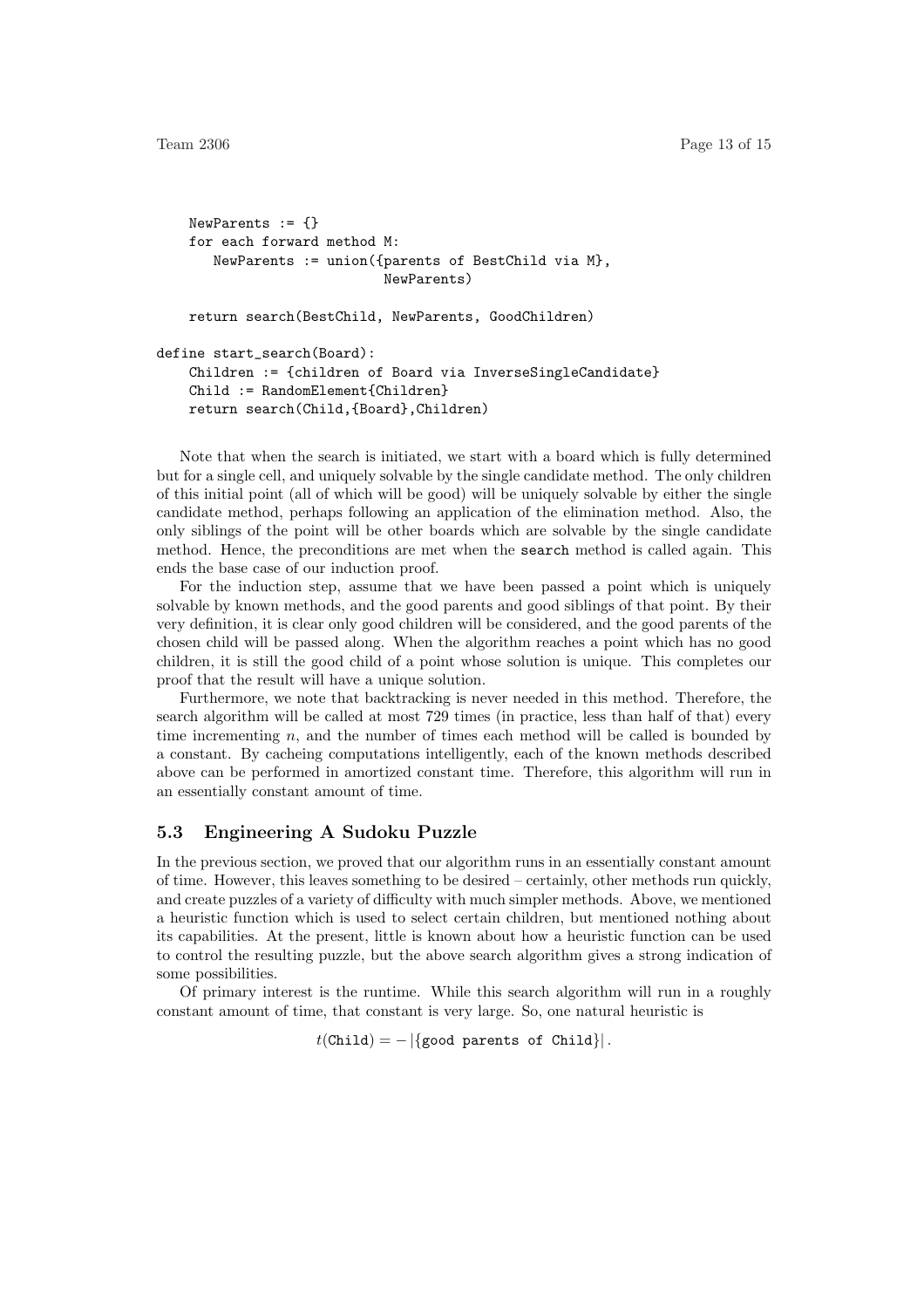This ranks children with many good parents poorly, so there will be a natural tendency for this heuristic to minimize the freedom that one has in solving the resulting puzzle. It is often claimed by puzzle masters that a hand-crafted Sudoku puzzle may force a solver to take certain moves. By utilizing the t-heuristic, this algorithm can be made to prefer such puzzles.

Earlier, we promised to provide a certain level control over the difficulty of a puzzle. For this, we first need a metric over the various known methods. For example, one can rank the methods in section 4 by their order of appearance in that section. Then, we can define a heuristic

#### $d(Child) = min\{rank\ of\ forward\ methods\ applicable\ to\ Child\}.$

Here, the heuristic attempts to maximize difficulty at every step. Generally, this greedy approach will not maximize difficulty globally, and it is possible that as more difficult puzzles are desired, one will not always find success at the first attempt. However, the search method is easily converted into a kind of backtracking search which does not terminate until a puzzle with a certain difficulty is found.

Similarly, one might wish to attack the open problem to find a uniquely solvable puzzle with only 16 clues. Here, one would rank the single candidate method above all others, so that clues are removed as often as possible. Or, one might want to aim for multiple goals – there is no requirement that one uses a single heuristic throughout the search – one could first apply the t-heuristic to prune the search space, and then move to a different mode until the search space grows, and then return to the  $t$ -heuristic. Through such variation of heuristics, this algorithm provides a large amount of flexibility in the design of Sudoku puzzles.

## 6 Conclusion

As shown in section ??, there exist Sudoku generation algorithms which provide great control over the resulting puzzle. Particularly, it is possible to generate puzzles of desired difficulty. Furthermore, we can systematically search for solvable Sudoku puzzles with fewer than 17 entries. These are both familiar problems for those interested in the mathematics of Sudoku.

However, these are not the only interesting questions one can asked about Sudoku. Such questions might include: given a certain method, how many times can we force a logical solver to use that method in the solution of a puzzle? Or, in the set of puzzles which uniquely determine a particular solution, how often are certain methods required or forbidden? In summary, this puzzle generation method may provide a useful tool to further analyze the structure of solvable Sudoku boards since we are no longer restricted to brute-force analysis of random puzzles. It is our feeling that this topic deserves deeper scrutiny.

In general, the study of inverse problems has brought fresh insight to many topics. Often, an inverse problem may seem more complicated at first glance, but lead to interesting simplification of the corresponding forward problem. The authors have not seen any previous study of the inverse Sudoku problem, which suggests that there could be benefit to looking at the problem in this way. As we saw in section 4, the inverse methods which we have examined seem to be exactly as simple (or complicated) as their corresponding forward methods, which may provide interesting insight to Sudoku.